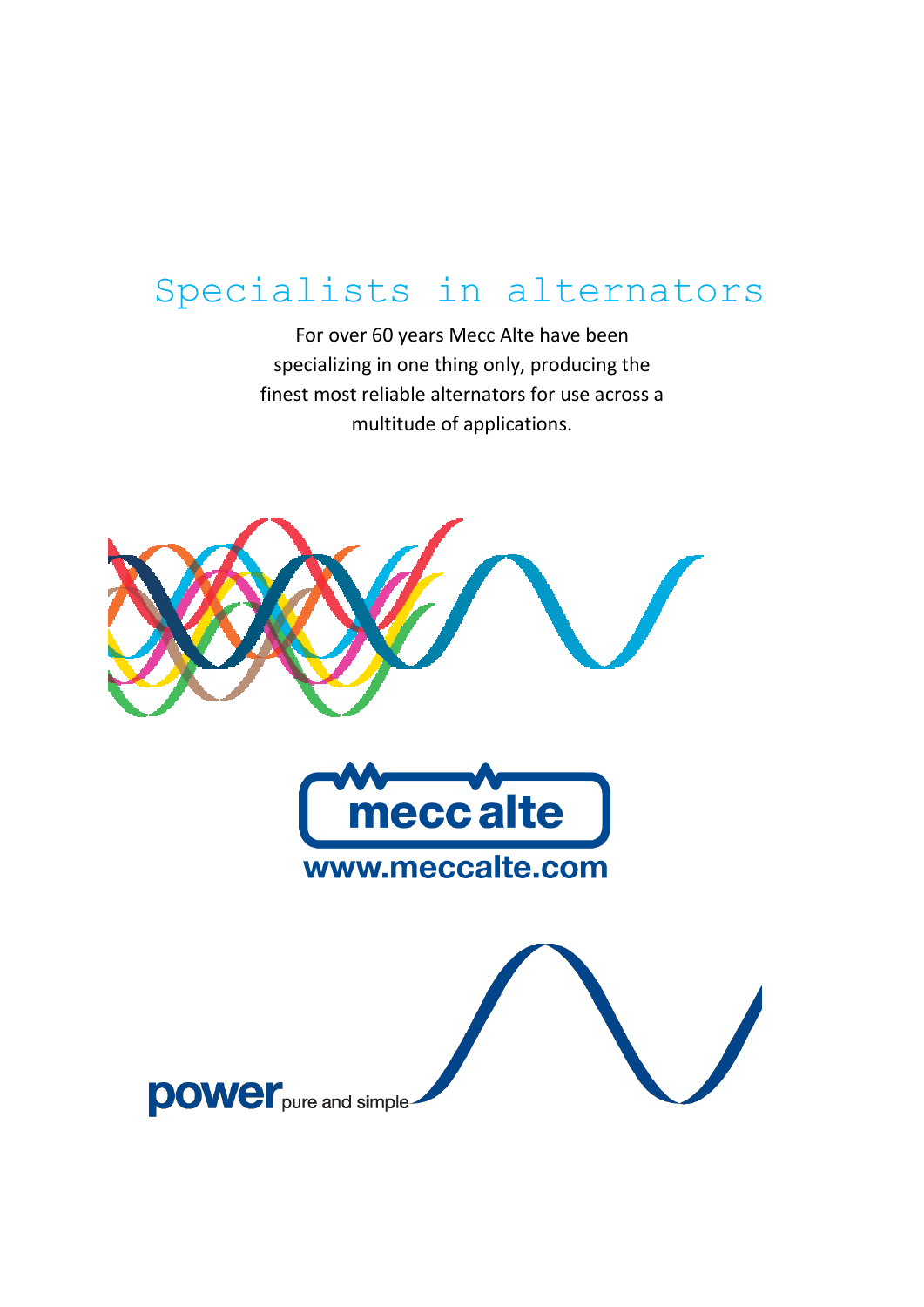



**Power output (1kW Model) at 410 RPM**



#### Micro Wind turbine

Small wind turbines are one of the most adaptable, flexible and easy to use technologies for generating sustainable and cheap electricity: for this reason this market demand is exploding right now.

Unfortunately , the market on this application is affected from the lack of industrialized components with a specific designed performance.

New turbine producers usually have to design on their own all the parts, increasing the costs and inflating the time to market.

### Mecc Alte Eogen Solution

In order to satisfy this particular application, MeccAlte decided to fill the gap in the current generator industry and to design a new series of alternator focused on this new application. The Eogen series, ranging from 400W to 5kW, has been consequently designed with the latest technology available.

By means of the oversized double bearing design, Eogen are the perfect solution both for vertical and horizontal wind turbine as it can be used as rotating hub for the blades, which result in the better solution for the integrator.

#### Technical Specs:

- 16 Poles, Voltage tuned on customer request
- 20 years life design
- NeFeB Magnets
- IP55, totally enclosed generator for a total reliability
- Low friction SKF bearings
- Nominal speed ~400rpm, Max speed up to 4200 rpm
- Starting and cogging torque minimized
- Efficiency >90%, cold copper design
- Mast or Hub integrated

www.meccalte.com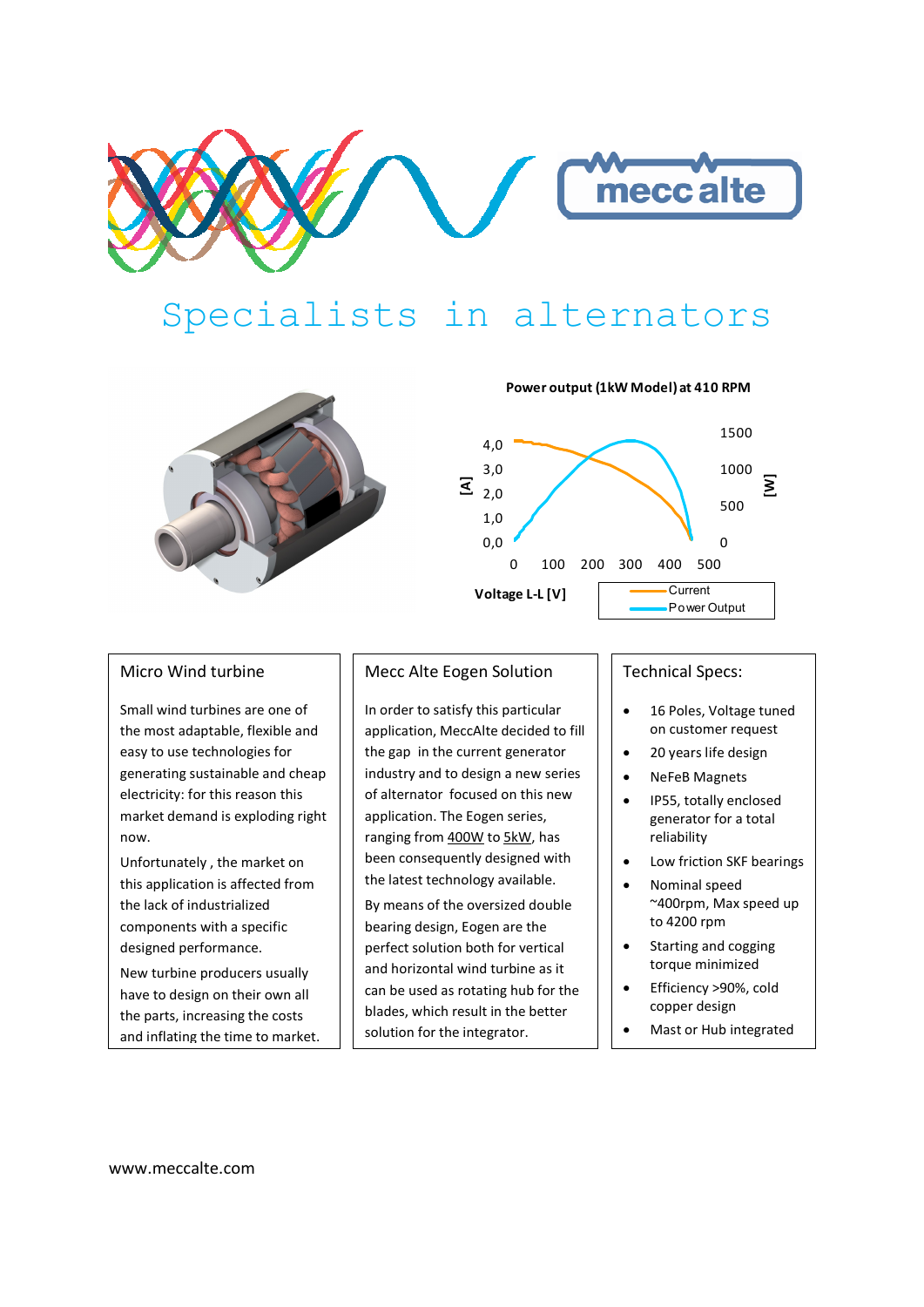

| Model                                             | Eogen 30/16 |         | Eogen 60/16   Eogen 150/16   Eogen 270/16 |         |
|---------------------------------------------------|-------------|---------|-------------------------------------------|---------|
| Power (nominal speed) <sup>*,‡</sup> [kW]         | 0.5         | 1       | 3                                         | 5       |
| Voltage (nominal speed and load) $^{\dagger}$ [V] | 400         | 400     | 400                                       | 400     |
| Nominal Speed <sup>#</sup> [rpm]                  | 415         | 415     | 415                                       | 415     |
| Weight [kg]                                       | 23          | 28      | 43                                        | 63      |
| Dimension A [mm]                                  | 258         | 288     | 378                                       | 498     |
| Dimension B [mm]                                  | 183         | 213     | 303                                       | 423     |
| Dimension C [mm]                                  | 155         | 185     | 275                                       | 395     |
| <b>Bearing Size</b>                               | 6312 2Z     | 6312 2Z | 6312 2Z                                   | 6312 2Z |
| Max Radial load (Dinamic) [kg]                    | 6080        | 6080    | 6080                                      | 6080    |
| Max Radial load (Static) [kg]                     | 3711        | 3711    | 3711                                      | 3711    |
| Max Axial load [kg]                               | 1855        | 1855    | 1855                                      | 1855    |

\* Nominal power referred to class H continuous rating; 10% overload is accepted 1h every 6 hours of operations.

‡ Custom voltage, speed and power output are available on request.

• Custom mechanical solutions are also available on dedicated projects.



www.meccalte.com